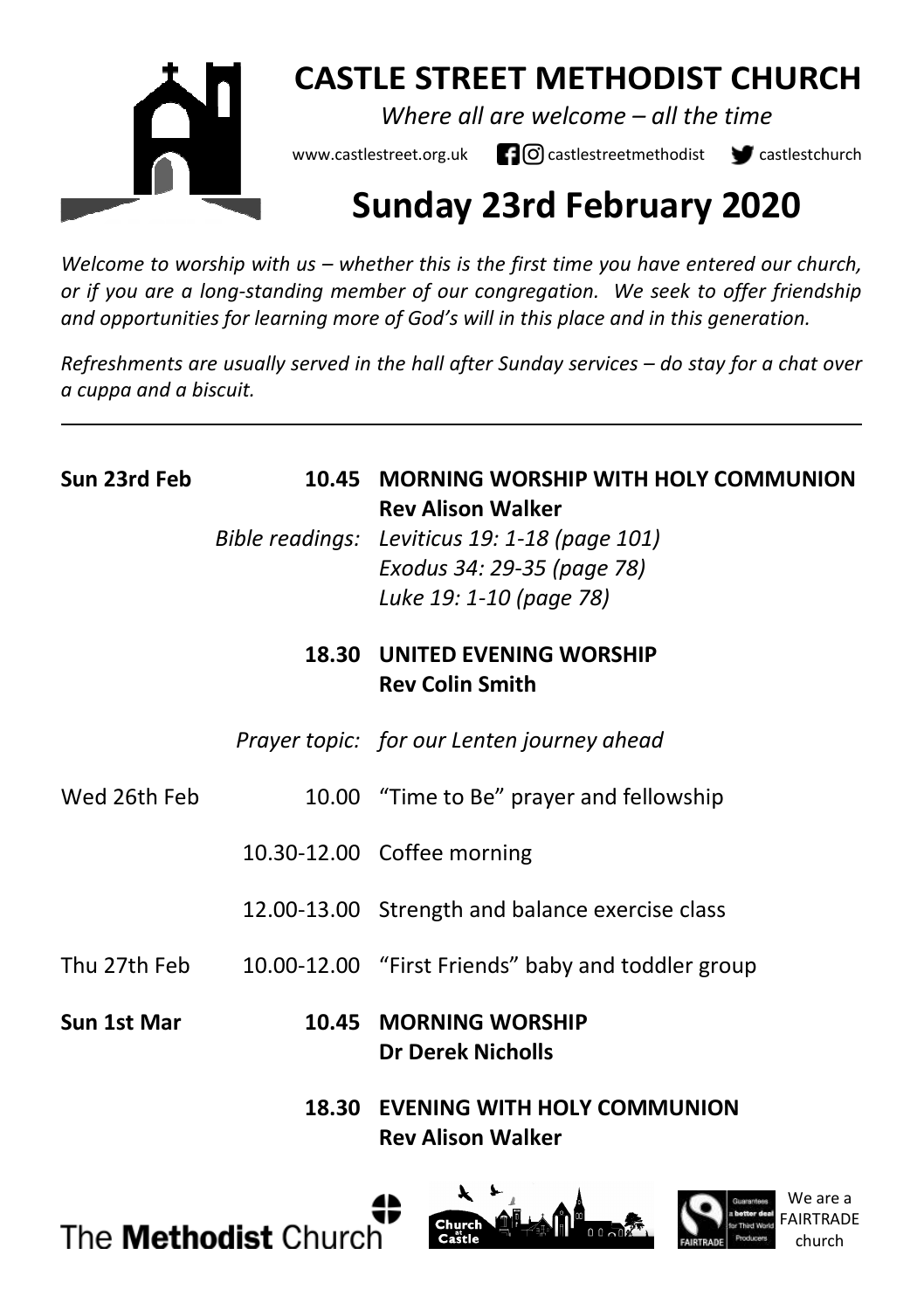#### **Welcome to Castle Street Methodist Church!**

If you are worshipping with us for the first time, please make yourself known to one of the stewards and pick up a welcome leaflet. All people of this church are part of the ministry, led by the Revd Alison Walker who may be contacted electronically via the church website or by telephone on (01223) 872 862.

Our church magazine *Castle View* contains more details of events taking place each month – please pick up a copy of the latest issue.

There is a **Prayer Request** book at the back of the church, which is used during services and at prayer meetings – but remember it is on display for anyone in the church to read, so please respect the privacy of those concerned and avoid including names and other personal details unless specifically requested.

#### **Ash Wednesday services**

Lent begins this week, and Church at Castle has two services on Ash Wednesday (26th February). First, at the weekly 9.30am Eucharist service at St Luke's will include the imposition of ashes, while in the evening at 6pm there will be a similar service at St Peter's. Note that St Peter's church does not have any heating or lighting, and the service will be candlelit.

 $^{\sim}$ 

#### **Circuit Lent Study Group – starts this Thursday**

As has been the custom in recent years, a circuit daytime Lent Study Group will be taking place at 35 Millington Road, Cambridge. It's on Thursday mornings starting at 10.45am (with coffee from 10.15am), and will finish at around midday. Full details can be found in the February *Castle View* or the back of the March to May *Preaching Plan*, but the first one of the seven is this week (Thursday 27th February) – Revd Colin Smith will look at Psalms 1-3.

 $~\sim$ ~~~~~~~

### **Travel Talk with Supper at St Luke's – next Saturday (29th February)**

Next Saturday evening at St Luke's, Paul and Sylvia Custerson will show us the "Wonders of Ecuador and the Galapagos Islands". Their illustrated talk will combine two visits they made to this fascinating country, in 2005 and 2018. Tickets cost £12 (pay on the night), including a hot two-course meal and soft drinks (you may take your own alcoholic drinks), and are available from Brian Carter (at Castle Street) or Margaret Cooper (at St Luke's). It starts at 7pm.

The third and final Travel Talk for this year will be on Saturday 4th April, when Bill Block will present a Trinidad and Tobago Safari.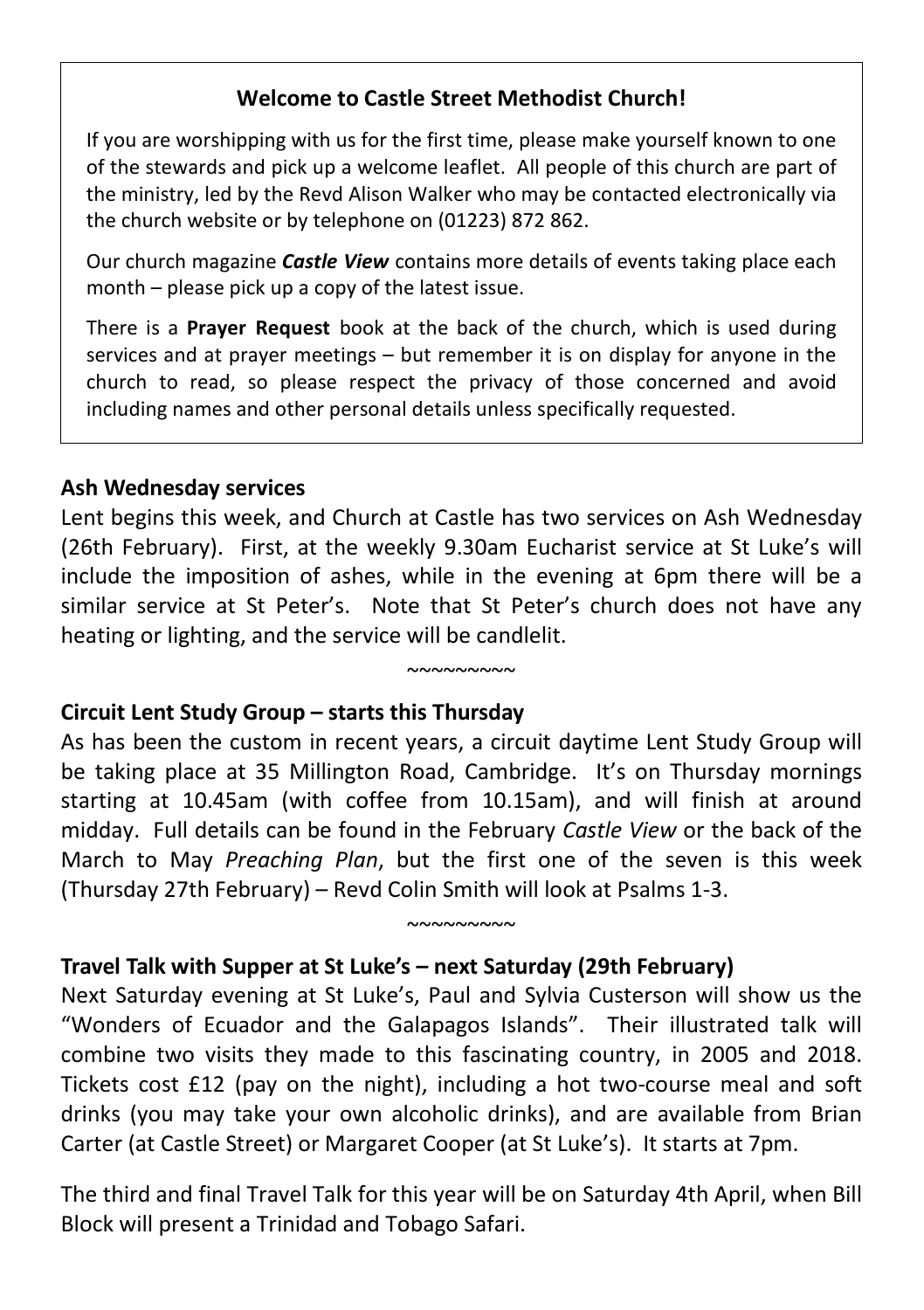#### **"Table Talk" this term – study on** *Les Misérables*

After a delayed start, "Table Talk" has restarted for this term – but apologies for the lack of advertising for the first session (last week), when the Marriage and Relationships Report was discussed. Table Talk meets on Wednesday evenings, although this term must meet fortnightly to avoid clashing with CCHP.

The next Table Talk will therefore be on Wednesday 4th March, but this will be the last of the term; it will restart after Easter, meeting weekly from 29th April. We shall be following a study course based on the story of *Les Misérables*, which is outlined in the February *Castle View* – but note that the dates listed there have changed! The five-session study course itself will begin on 29th April, but on 4th March we shall all get together to watch the film (musical) on which it is based. Each week of the study course stands alone, so you don't need to commit to coming along every week.

Table Talk is open to anyone, not just the younger people of the church. For those who wish, we meet for a simple cooked meal at 6.45pm (usually pastabased, followed by dessert or cake), with coffee served and the study beginning at around 7.30pm. However, in order to avoid finishing too late, on 4th March we shall all meet at 6.45pm to start watching the film (while we eat).

 $~\sim$   $\sim$   $\sim$   $\sim$   $\sim$   $\sim$ 

#### **"Making Sense of Sabbath Rest" (part 2) at St John's, Waterbeach**

The second of two more evenings as part of the "Making Sense" series in the Church Room at St John's, Waterbeach, presented by Paul and Sue Butler, will take place next Sunday evening (1st March), starting at 7pm, and with refreshments afterwards. See the last two notice sheets for more information.

 $^{\sim}$ 

#### **Concert for Peace and Reconciliation – Friday 6th March at St Giles', at 1pm**

This lunchtime concert is to celebrate the twenty-first anniversary of the foundation of The Little Sisters of Joy (see last week's notice sheet and www.littlesistersofjoy.com). In this concert, one of its co-founders, Gila Margolin, will sing with her guitar. The programme will include a variety of Jewish music, songs of the 1960s, and *World of Peace and Love* by local musician Cate Williams.

#### **"Breathing Space"**

The next of these monthly Church at Castle prayer meetings will be at 5.30pm on Wednesday 4th March, at St Luke's Church. It will last an hour, and all are welcome to take part.

 $~\sim$  $\sim$  $\sim$  $\sim$  $\sim$  $\sim$